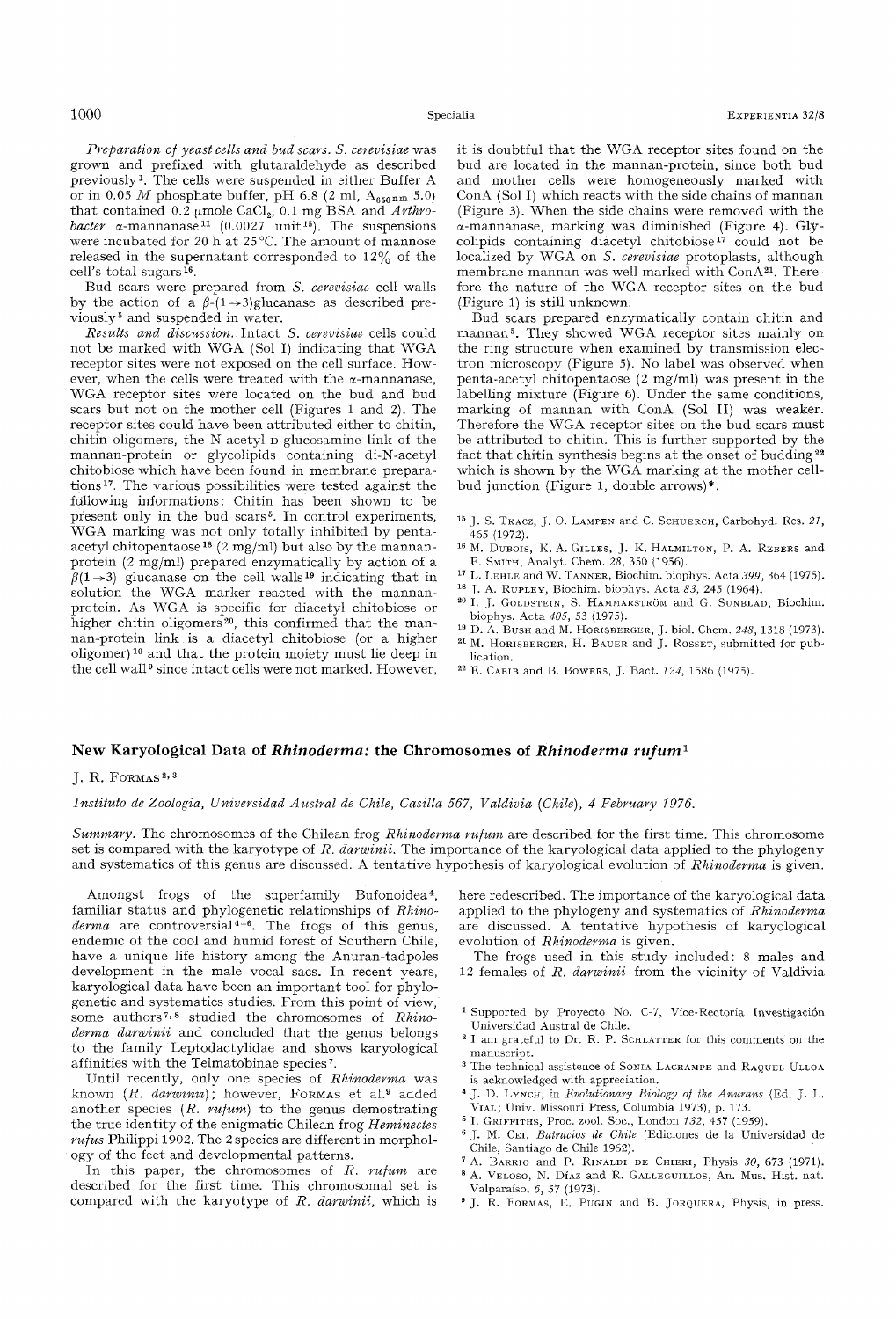city (Valdivia Province) and 3 males and 14 females of *R. ru/um* from Chiguayante (Concepcidn Province). The specimens karyologically examined have been catalogued in the collection of Amphibians of the Instituto of Zoologia of the Universidad Austral (IZUA), in Valdivia. Adults of both species were injected with  $0.1\%$ colchicine solution and chromosomes from intestine were obtained (29 mitotic plates /?. *darwinii* and 42 mitotic plates *R. ru/um).* Fragments of intestine, hypotonically treated, were fixed in acetic-alcohol (1:3) and placed in  $45\%$  acetic acid<sup>10</sup>. Small fragments were squashed between 2 slides and stained with acetic orcein. For a more direct comparison of species, the chromosomes were given percentile values with the longest chromosome being 100. Chromosomes more than 50% of the length of the longest (first) are considered large, those from  $40-50\%$  intermediate, and those below  $40\%$  small. The centromeric position was determined according to LEVAN et al.<sup>11</sup>. Relative length (large, intermediate and small chromosomes) and arm radio (length of the long arm/length of the short arm) of each chromosome were calculated from measurements made on enlarged microphotographs of 5 chromosome figures.

*]~hinoderma ru/um.* The chromosomic set of *R. ru/um*  (Figure A,a) consists of 26 chromosomes. The fundamental number (FN) is 48. A distinct gap in relative length is evident between Nos. 5 and 6 ; chromosomes are divided into 2 groups; large chromosomes (Nos  $1-5$ ) and small chromosomes group (Nos. 6-13). Pairs 1, 6, 7, 9, 10, 11

and 12 are metacentric *(m);* pairs 2, 4 and 5 are submetacentric *(sm)*; pair 3 is subtelocentric *(st)*; and pairs 8 and 13 are acrocentric  $(t)$ . Pairs 7 and 10 have subterminal secondary constrictions in the smaller arms. Morphological differentiation of sex chromosomes was not observed in this species.

*Rhinoderma darwinii.* The formula  $2n = 26$  is present in all the mitotic plates. The fundamental number (FN) is 48. The karyotype (Figure B, b) is made up of 5 pairs of large chromosomes (Nos. 1-5) clearly differentiated from 8 small pairs (Nos. 6-13). Pairs 1, 2, 7, 8, 9, 10 and 11 are metacentric  $(m)$ ; pairs 3, 4, 5 and 6 are submetacentric  $(sm)$ ; and pairs 12 and 13 are acrocentric  $(t)$ . Pairs 7 and 8 have subterminal secondary constrictions in the smaller arms. No sexual chromosomes were observed amongst both *Rhinoderma* species. The results of chromosome measurements and a karyotypic comparison between both species of *Rhinoderma* are included in the Table. As shown here, from a karyologieal point of view both species of *Rhinoderma* are clearly differentiable.

The frogs of the genus *Rhinoderma* have the same chromosomic formula  $(2n = 26)$ <sup>12</sup> as many other members of the superfamily Bufonoidea. A karyotype with 26

- 10 E. OLMO, Caryologia *25,* 33 (1972).
- 11 A. LEVAN, K. FREDGA and A. SANDBERG, Hereditas *52,* 201 (1964).
- 12 A. MORESCALCHI, in *Cytotaxonomy and Vertebrate Evolution* (Eds. A. B. CHIARELLI and E. CAPANNA; Academic Press, London 1973), p. 265.



Karyotype (A) and mitotic plate (a) of *R. ru/um*; karyotype (B) and mitotic plate of *R. darwinii*. The lines equal 10  $\mu$ m.